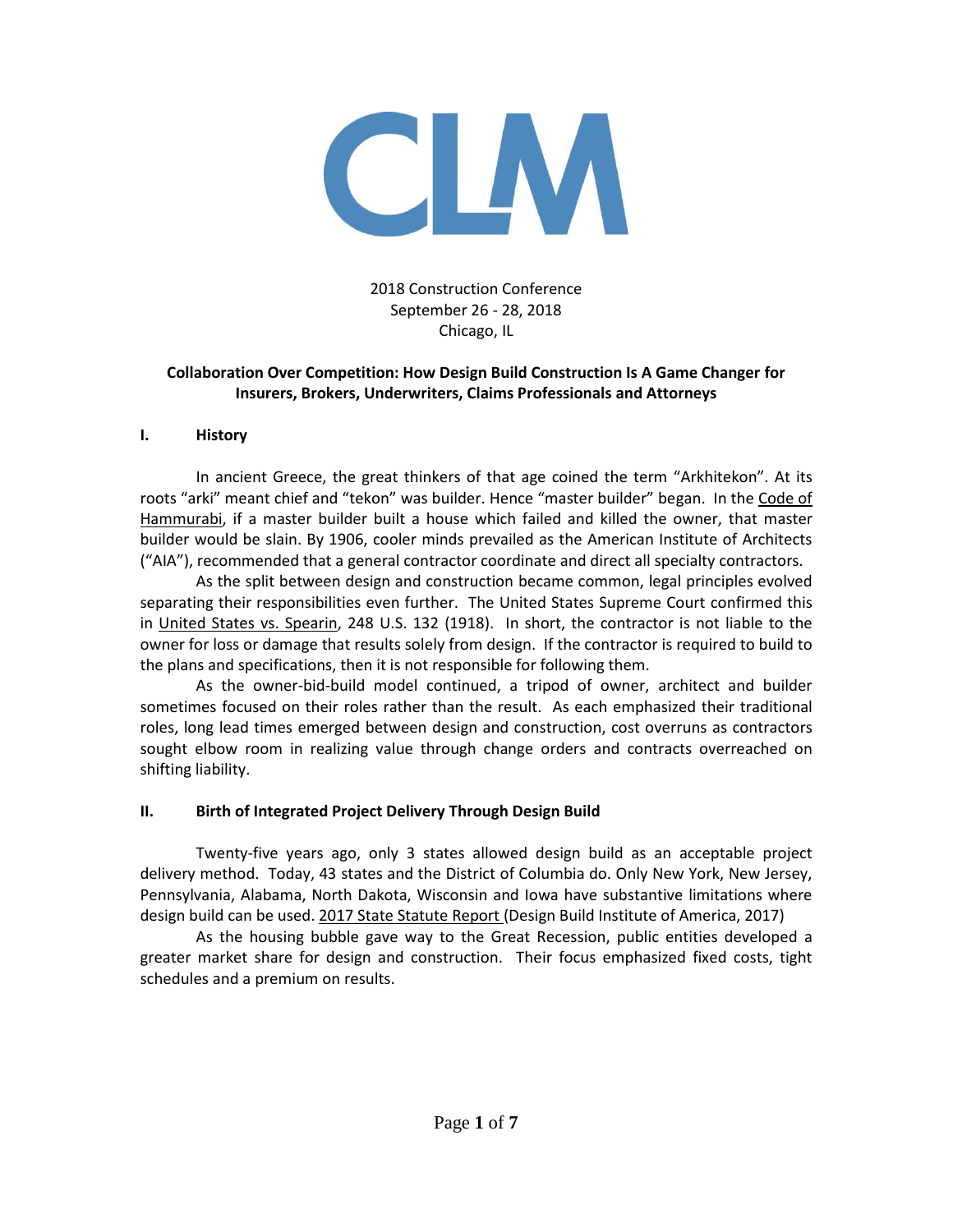California took advantage of increased competition and tight market to significantly invest in public projects: public buildings, community colleges and infrastructure. California's focus is on projects more than \$1 million Public Contract Code Sections 10187.5 (General Services), 22160 (Cities and Counties) and Health and Safety Code Section 32132.5 (Hospitals). Other statutes enumerate other improvements and dollar thresholds as well (e.g. \$2.5 million for community colleges per Education Code Section 81700).

Design build took hold as an alternative which focused on results, cost savings and efficient time delivery. It is a construction delivery method that provides owners with a single point of contact. A team is assembled and works from start to finish. Key to the efficiency is a larger role of the owner in shaping the project from its outset. The owner sits at the same table with architects, builders, engineers, estimators and select specialty contractors. With early estimation, there is the development of efficiencies and more precise projection of the delivered cost. Collaboration is the key and develops a series of ideas to be explored.

The results are significant. Examples include: streamlined schedules, phases which overlap to allow for adjustment in design, problem solving and value engineering in real time. Team members focus on the project and support each other's progress. Three-dimension modeling is used more frequently as there is overall cost efficiency. The unique position of the owner in the vetting and selection of the design build team is crucial as their relationships can make or break the project. Each must share risk, reward and responsibility.

Design build teams face greater legal liability together than the sum of their separate parts. For example, an architect is traditionally held to the reasonable and customary standard of care. In design build, the team agreements share the risk-to design, develop and build together. This blurs the legal distinctions usually available to designers who take on more of a contractor's risk from a warranty standpoint. This, in turn, changes the insurable risk for designers.

From the contractor's standpoint, as they hold so much of the control, they can warrant performance for a period of years. This increases value to the owner. Thus, the owner becomes the beneficiary of greater control over the project, its delivered cost; efficient scheduling and warranted performance with the resources of a design build team whose total responsibilities exceed their individual capabilities.

Like any endeavor which cuts the edge on innovation, states have shown some reluctance in accepting this delivery system. First, states are concerned about licensure for professional services as design builders are not often licensed to provide them. Second, there is concern for anti-competitive bidding structures that run counter to public competitive bidding requirements. Third, insurance policies have reciprocal exclusions for the contractor providing design services and designers providing construction services. Fourth, conflicting municipal, state and federal laws may apply depending on the source(s) of funding for the project.

In addressing these issues, licensure can be addressed through the professional preparation, stamp, submittal and review process done through the licensed design professional(s) on the design build team. States can address competitive bidding requirements through legislation (as California did) or specific exceptions geared to savings on public projects. Insurance policies have evolved, as will be discussed below, which provides new opportunities to manage the risk.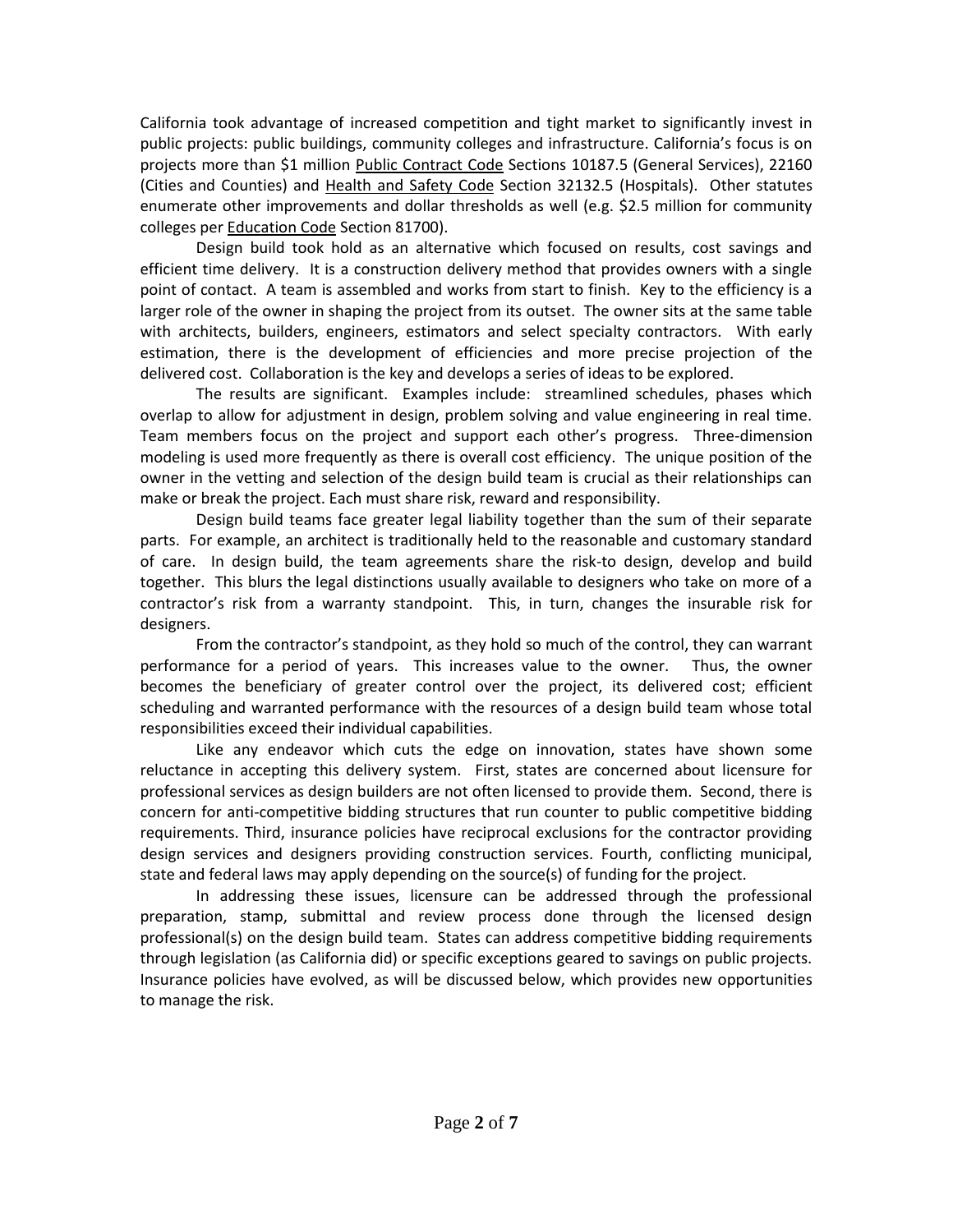Finally, detailed review in advance by legal professionals can save the design build team from unanticipated shortcomings to be addressed in project specific documents, procedures and if necessary requisite legal permission.

As the efficiencies of design build become apparent, and appreciated, the framework for addressing licensing, competitive bidding, insurance and legal issues will become more tailored to the project. Like any relatively new initiative, the systems which long held the old will eventually release to the new when the obvious is acknowledged. Design build stakeholders, including owners, contractors, designers, specialty contractors and estimators can make the case for this unique method of delivery which will dominate the remainder of this century.

Sometimes a picture is worth a thousand words. In this instance, a chart graphically shows how the more streamlined process of design build creates greater efficiency and efficacy in construction. By eliminating unnecessary steps, it shows how it is an improvement over the old owner-bid-build methods used for approximately the last 100 years.



The concept of the single point of contact for the owner for the project reveals how the benefit of an integrated team can create new relationships which are driven by project results.

The owner's legal relationship is with the design builder. While it is possible that it could be a designer led team, the vast majority of the time it is the contractor. This is due to a contractor's stronger position to obtain the insurance, bonding and other financial requirements needed for a project. Moreover, the owner provides the general design criteria and performance standards after working with the design build team to identify and hone down the intent, scope and desired cost of the project. This is further corroborated by the input of the contractor to the designer to ensure that the project is not only buildable but has a path to completion in the desired time frame sought by the owner.

This is the principal reason why the legal relationship between the design build team becomes important: they are no longer separate entities with specifically defined start and stop points. Instead, the owner becomes the user and consumer of the design team's work.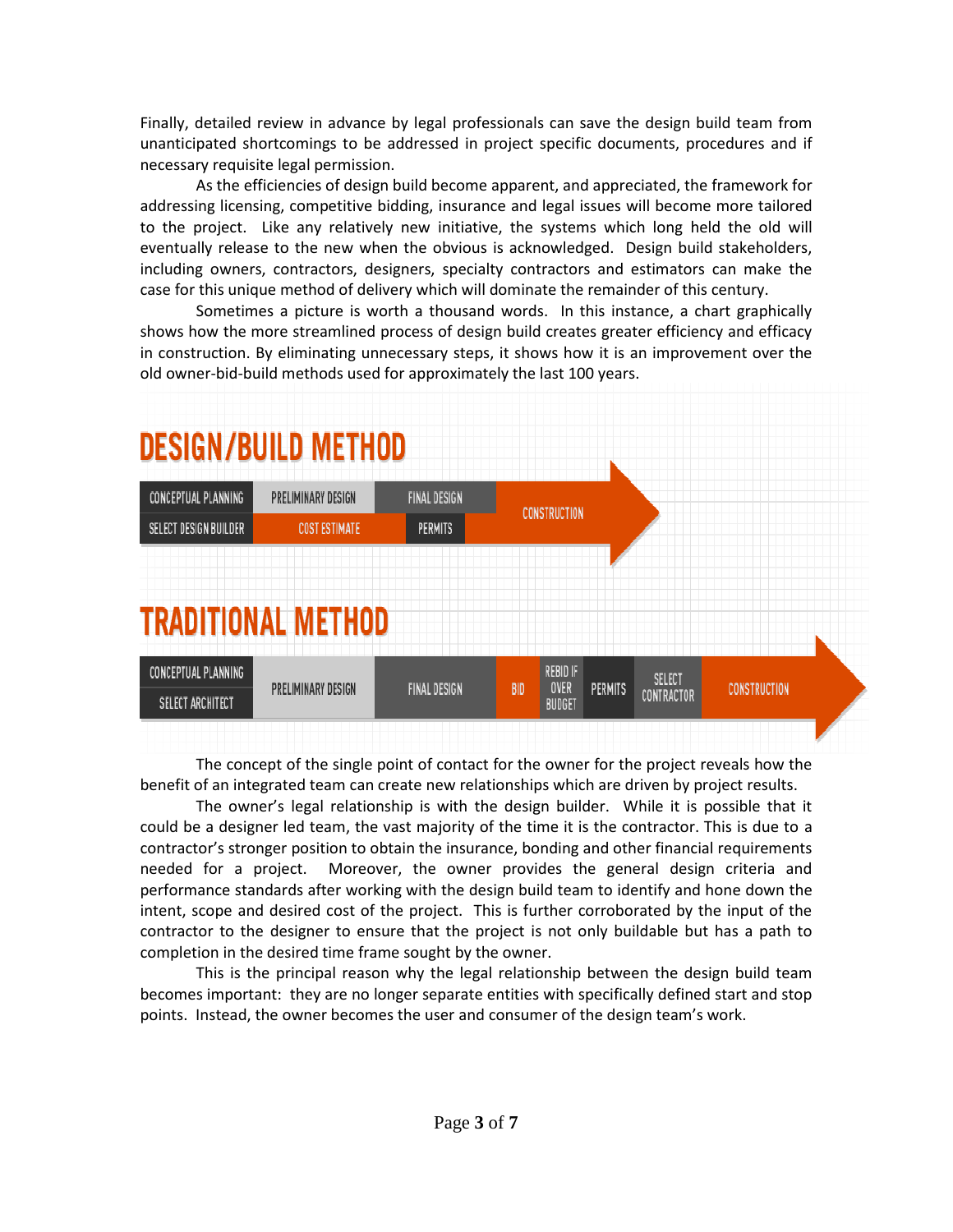The designer, contractor, owner, specialty contractor and estimators have merged their efforts into one finished product. The owner, as the recipient of that product, has an expectation of its performance for its intended use. The change in the relationship has fostered a new position for all stakeholders. This, in turn, must be addressed by shared risk among its participants and insured in a way that there is a reasonable expectation of coverage for errors or omissions of contractors, designers, specialty contractors and estimators alike.

The differences in design build versus traditional owner-bid-build show this new alignment of roles and responsibilities as provided in the graphic below.



This has drawn interest in and legislation in other states. For example, in Florida, its legislature has a goal of 25% design build projects for its Department of Transportation. Florida Statutes, Section 337.11. Further, all state agencies are authorized to utilize design build when it constitutes the best value in awarding contracts. Florida Statutes, Section 287.055 Its counties and municipalities are authorized to use it as well. In Texas, it has focused on design build in transportation projects.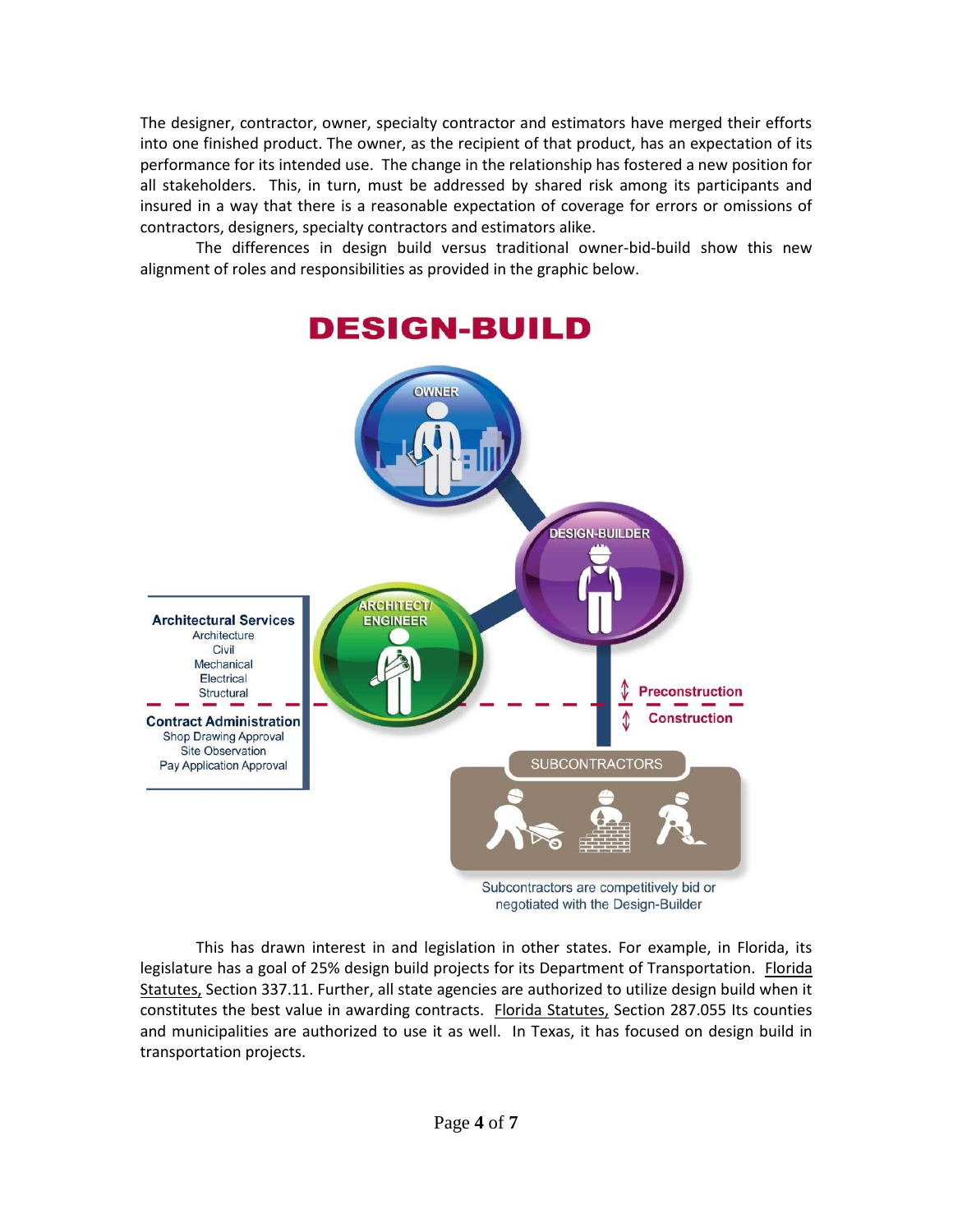The Texas Department of Transportation is authorized to use design build on 3 projects annually for more than \$150 million. Texas Transportation Code, Section 223.242. Texas has moved cautiously into this area and more legislation is expected.

New contracts are needed for new relationships. Considerations need to focus on this new reality.

### **III. New Contracts for New Project Delivery**

In recent years, the developments in indemnity law have created lopsided results without relation to fault. Perhaps one of the greatest benefits of design build is to confront the unfairness of lopsided indemnity provisions of old which no longer serve a constructive purpose on a design build team. Like a newly written book, the reviews are mixed so far with few reported decisions; however, several important principles emerge.

There are two agreements: (1) A teaming agreement; and (2) A final agreement for the design build itself. It is crucial for all participants to be transparent about their concerns for these arrangements as the strength of the relationships will be tested during design and construction. Having to do so under the gun of a lopsided team or final agreement diminishes the chemistry of the participants, the creativity of all stakeholders and sows the seeds of discontent which may undermine the project altogether.

In practice, the design build team participants need to vet each other. You need to know who is on the team, their track record, reputation for performance, skill amongst those considered to be best in class and how if at all design team member projects have fared. Design team rowing in the different directions can be catastrophic.

The team agreement sets the stage for the final agreement. Design build team members should not expect a significant change in risk allocation, return and reward in the final agreement. Thus, clear and concise communication between team members on compensation, staffing, expectations of performance, deadlines, indemnity, insurance and participation of stakeholders needs to be clear, upfront and confirmed. Often, best practices indicate that the team agreement is made part of the final agreement.

Some practical advice:

- (1) Know and play to your strengths;
- (2) Compliment the specialization of other team members;
- (3) Know what is expected of you in your primary scope;
- (4) Allow to pick up the ball when a team member may falter;
- (5) Align incentives by sharing rewards;
- (6) Align potential liabilities with your capacity to absorb them in comparison with the other team members;
- (7) Be prepared to share pain and gain;
- (8) Avoid heightened performance standards over and above the ordinary standard of care;
- (9) Consider the use of specialized services for unique needs such as A.D.A. compliance and quality control inspections during all phases of construction; and,
- (10)Team members should add a comprehensive risk and insurance program to the delivered project cost.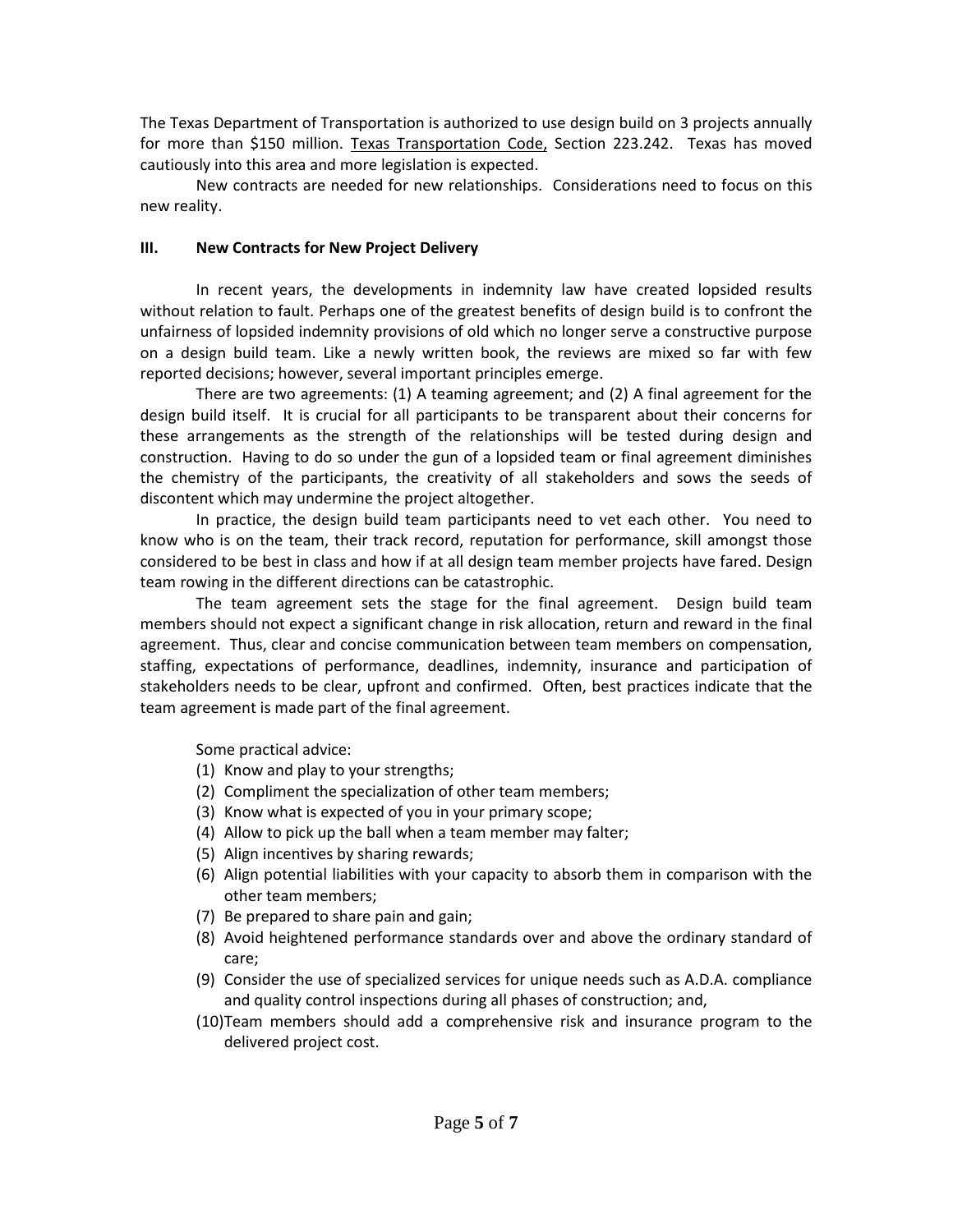Consider the allocation and risk of regulatory and environmental compliance with the owner. Project contracts which exclusively place responsibility for compliance on the design builder have been strictly construed against them. For example, in Bell/Heery, A Joint Venture vs. United States, 739 F. 3<sup>rd</sup> 1324 (Fed. Cir., 2014), the Court ruled that the addition of numerous environmental restrictions by the New Hampshire Department Environmental Sciences did not relieve the design builder of compliance in the construction of a federal prison. Arguments regarding the disproportionate impact of the restrictions on the design builder went unheeded as the Court focused on the language rejecting alternative legal and equitable theories on the unjust nature of imposing dramatically higher project costs on Bell/Heery. In short, say what you mean and mean what you say.

### **IV. Insurance Programs and Risk Management**

With so much talent accumulated in a design team for project performance, an often over looked feature is the insurance program and risk management. Brokers, insurers and others in the insurance industry have a broader range of experience and can add value to not only the selection of the right insurance, but the risk management tools to make it work.

Central to these services is how the design build team documents its own relationships and those with others. Contract reviews, risk prevention seminars, loss prevention and preclaim services can make the difference in keeping a project on track and out of the courtroom. Design build team members need brokers with experience in handling these types of projects which may be out of the realm of local retail brokers.

For large projects whose value justifies the premium, Project Specific Professional Liability insurance ("PSPL") may be a good alternative. Such coverage is written on a variety of admitted and non-admitted forms. As always, the devil is in the details; however, in general it needs to focus on designers and contractors responsible for the design related professional services on a project. It identifies who is covered, how defense is handled and elimination of certain policy exclusions which would tend to defeat coverage such as insured vs. insured, pollution liability and other exclusions.

For smaller design build projects that do not justify or cannot have PSPL, other alternatives like Designers and Contractors Professional Liability insurance ("DCPL") may provide project specific primary and excess coverage for construction and design services utilizing inhouse or specially contracted outside services. These coverages can include broad insuring agreements, limited exclusions, credits for mediated resolution in the event of a claim, purchase of tail coverage and disciplinary proceedings assistance.

Further, care in selection of the coverage needs to consider traditional terms of property damage and damage to your product. In situations where procured coverage did not expand traditional definitions through broad form, Court has found no coverage for defense and indemnity for design builders. Younglove Construction, LLC vs. PSD Development, LLC, 767 F. Supp.  $2^{nd}$  820 (N.D. Ohio, 2011).

Finally, any insurance program must consider existing coverages, limits requirements, self-insured retention limitations and other contractual terms. The sooner the broker sees the insurance requirements and understands the design build team and final contracts the better they can assist participants in getting the required coverage at a competitive cost.